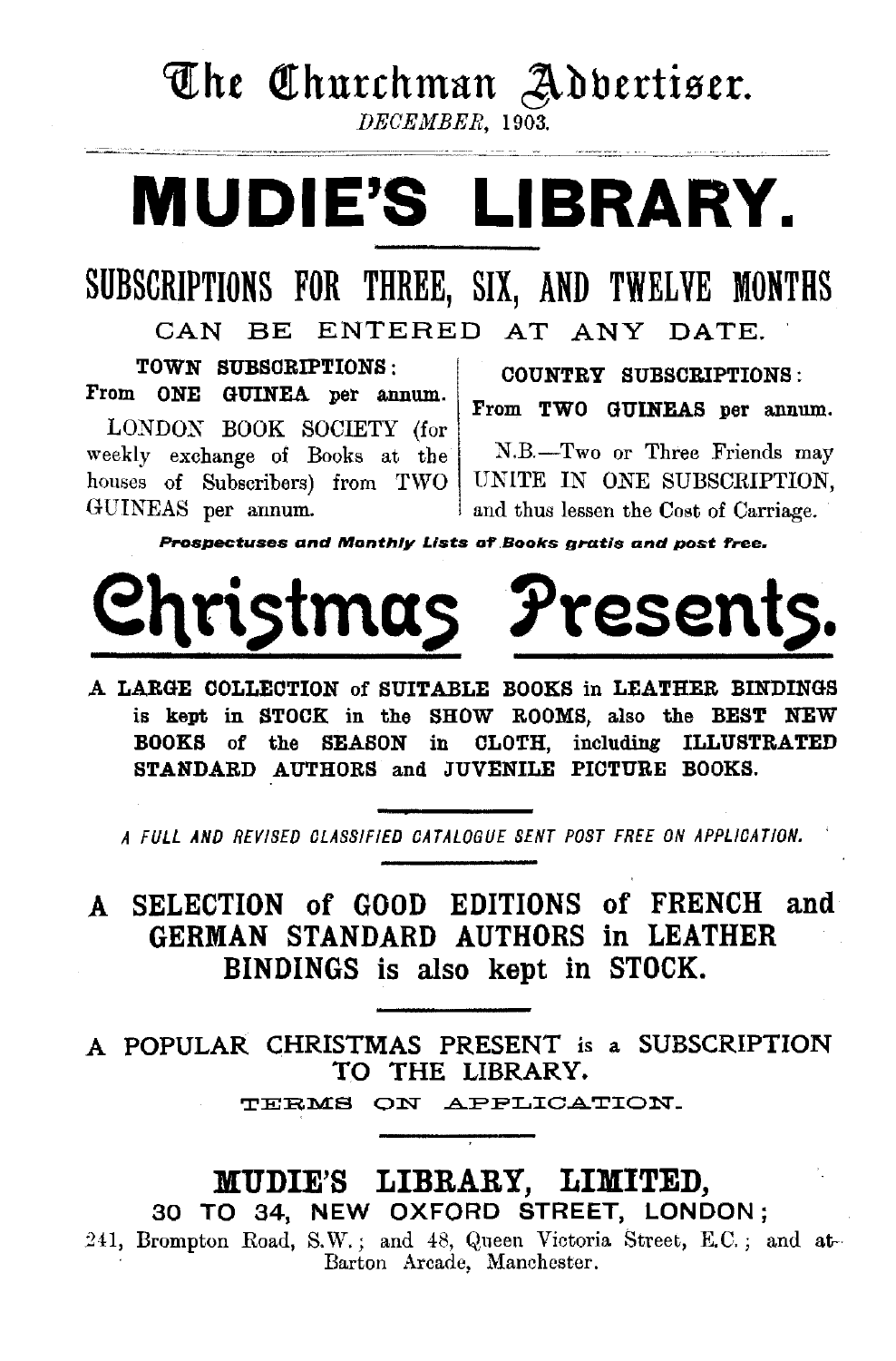# WORKS BY BISHOP OXENDEN.

THE PATHWAY OF SAFETY; or, Counsel to the Awakened. Fcap. 8vo., 2s. net. Cheap Edition, cloth limp, 1s.

FAMILY PRAYERS FOR FOUR WEEKS. First Series, crown 8vo., 2s. net. Second Series, crown Svo., 2s. net.

Two Series in one Volume, square crown Svo., 5s. net.

THE EARNEST COMMUNICANT. 32mo., 1s. Red Rubric Edition, 32mo., 2s.

SHORT LECTURES ON THE SUNDAY GOSPELS. Advent to Easter-Easter to Advent. Two Volumes. Fcap. 8vo., 2s. 6d. each.

SHORT COMMENTS ON ST. MATTHEW AND ST. MARK. For Family Worship. Crown Svo., 3s. 6d.

THE PARABLES OF OUR LORD. Feap. 8vo., 3s.

PORTRAITS FROM THE BIBLE. Two Volumes. Old Testament-New Testament. Fcap. 8vo., 2s. 6d. each.

OUR CHURCH AND HER SERVICES. Feap. 8vo., 2s. 6d.

THE CHRISTIAN LIFE. Fcap. 8vo., 2s. 6d. Cheap Edition, small type, 1s.

THOUGHTS FOR LENT. In seven chapters. Small 8vo., 1s. 6d.

THOUGHTS FOR HOLY WEEK. 16mo., 1s. 6d.

THOUGHTS FOR ADVENT. In nine chapters. Fcap. 8vo., Is. 8d.

THE HOME BEYOND; or, A Happy Old Age. Feap. 8vo., 1s. 6d.

THE LORD'S SUPPER SIMPLY EXPLAINED. 18mo., 1s. Cheap Edition, paper cover, 6d.

WORDS OF PEACE; or, The Blessings of Sickness. 16mo., 1s.

LONDON: LONGMANS, GREEN AND CO.

## THE Greek Cestament. Expositor's

## THE THIRD VOLUME OF

## THE EXPOSITOR'S GREEK TESTAMENT.

Edited by the Rev. W. ROBERTSON NICOLL, M.A., LL.D. Handsomely printed and bound in buckram. Imp. 8vo. Ready early in December.

The Second Epistle to the Corinthians. By the Very Rev. DEAN BERNARD, D.D. The Epistle to the Galatians. By the Rev. FREDERICK RENDALL, M.A.

The Epistle to the Ephesians. By the Rev. Principal SALMOND, D.D.

The Epistle to the Philippians. By the Rev. H. A. A. KENNEDY, D.Sc.

The Epistie to the Colossians. By Professor A. S. PEAKE, M.A.

## ALREADY PUBLISHED.

VOLUME II., 954 pages, containing—<br>The Acts of the Apostles. By the Rev. Frof. R. J. KNOWLING, D.D.<br>The Epistle to the Romans. By the Rev. Prof. JAMES DENNEY, D.D.<br>The First Epistle to the Corinthians. By the Rev. Prof. G.

The price of each volume is 28s. Volumes I. and II. may still be had at subscription price, viz., 30s.

Those who have subscribed for Volumes I. and II. may have Volume III. on payment of 15s.

HODDER & STOUGHTON, 27, PATERNOSTER ROW, LONDON, E.C.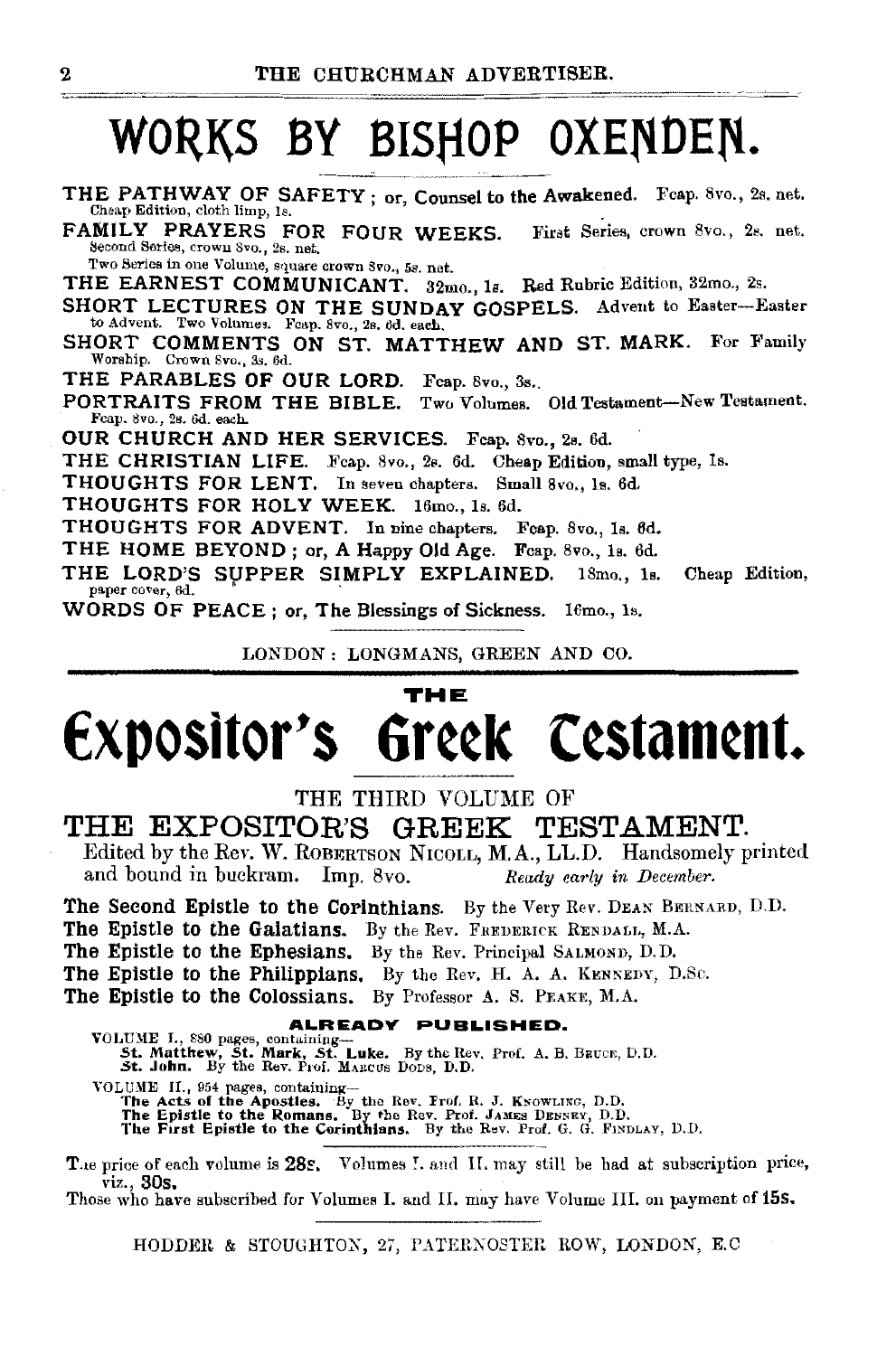| A Specimen Copy of the Shilling Edition of |
|--------------------------------------------|
| THE HYMNAL COMPANION TO THE                |
| <b>BOOK OF COMMON PRAYER,</b>              |
| Edited by the Right Rev. Bishop            |
| E. H. BICKERSTETH, D.D. (late of           |
| Exeter), and a Prospectus of the           |
| various Editions, will be sent Gratis      |
| and Post Free to any Clergyman who         |
| will apply for it, and send address        |
| on Post Card to the Publishers.            |
| <b>Full List on Application.</b>           |
|                                            |

LONDON: SAMPSON LOW, MARSTON AND COMPANY, LIMITED, St. Dunstan's House, Fetter Lane, Fleet Street, E. C.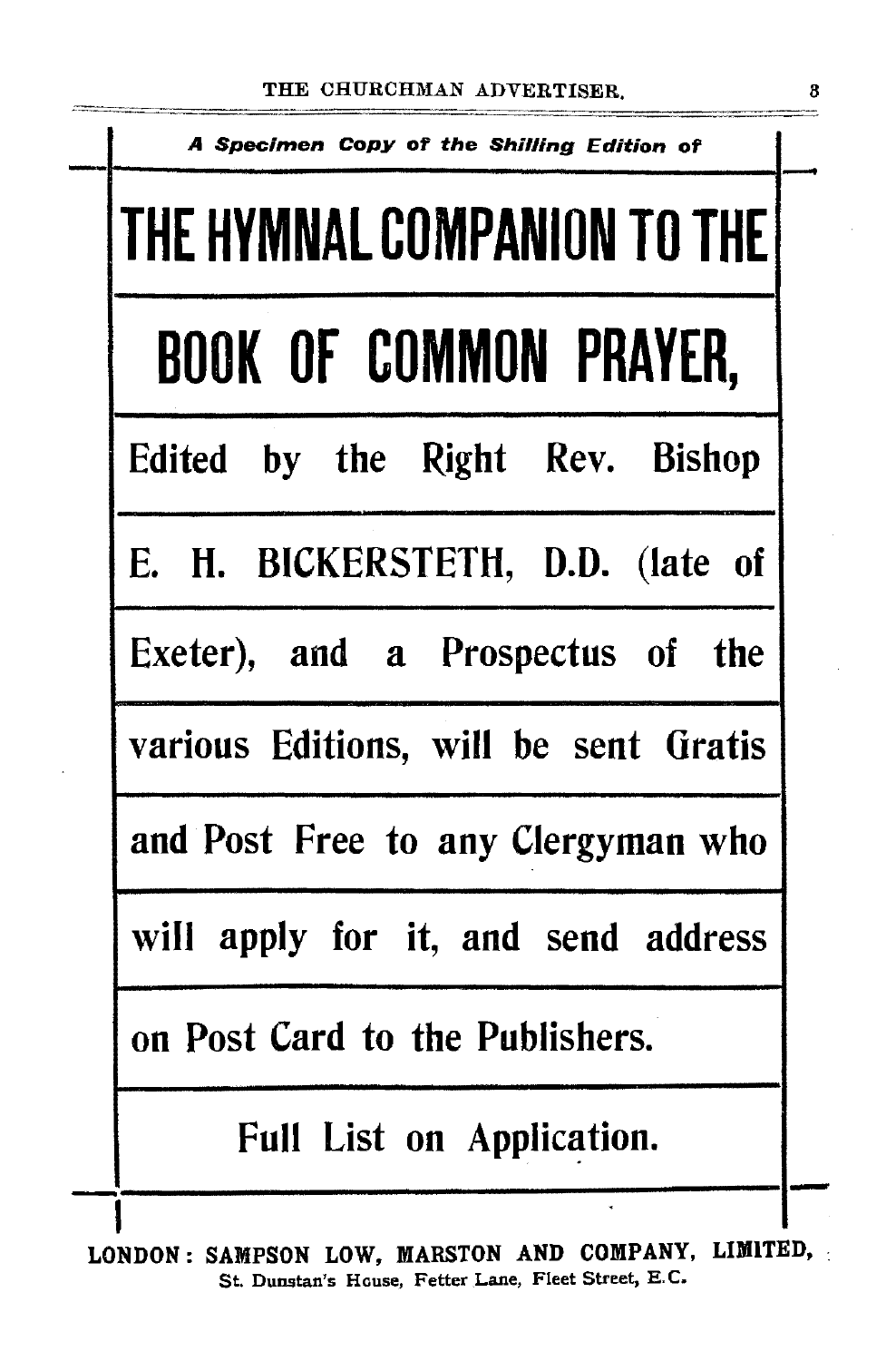# 1903. 'The news' record Christmas Dumber.

THIS LARGE DOUBLE NUMBER, containing an argosy of Tales and Sketches, will be published on December 10th. Price as usual. ONE PENNY.

## CHIEF CONTENTS.

A WINTER DECORATION in Silver and Gold. By Mrs. ORMAN COOPER. THE WELL OF HEALING: A Legend of the Great Plague. By the Rev. F. LANGBRIDGE, M.A.

**CHRISTMAS WEATHER:** Was it Colder in the Days of our Grandfathers? By LEONARD ERSKINE.

SNOW-WHITE ANIMALS. By the Rev. JOHN ISABELL.

THE LAST OF THE CHARLEYS. By the Editor.

GET A WEE HOUSE O' THE AIR. A Poem by ROBT. TENNANT. A CAROL OF THE XVIIth CENTURY.

**HOLMFRIDA'S CHRISTMAS CHEER.** A Tale by AGNES GIBERNE. HOW THEY KEEP CHRISTMAS ABROAD, By a Vagrant.

THE CHRISTMAS POSTMAN. To Smoke, or not to Smoke: A question of the Season.

A CHRISTMAS WEDDING, A Complete Tale. By CHRISTIAN CHAMBERLYNE THE PROSPEC'S OF MARTHA. A Tale. By ANNE JAY.

CHRISTMAS CRACKERS AND CRYPTOGRAMS. Etc., Etc., Etc.

## **EXECUTE:** WITH MANY CHRISTMAS ILLUSTRATIONS.

As a heavy demand for this number has already been made, the Publisher will be much obliged if all orders for extra copies of the Christmas issue be given through the Newsagents or Booksellers immediately.

## LONDON:

"Home Words" Office, 11, Ludgate Square, E.C.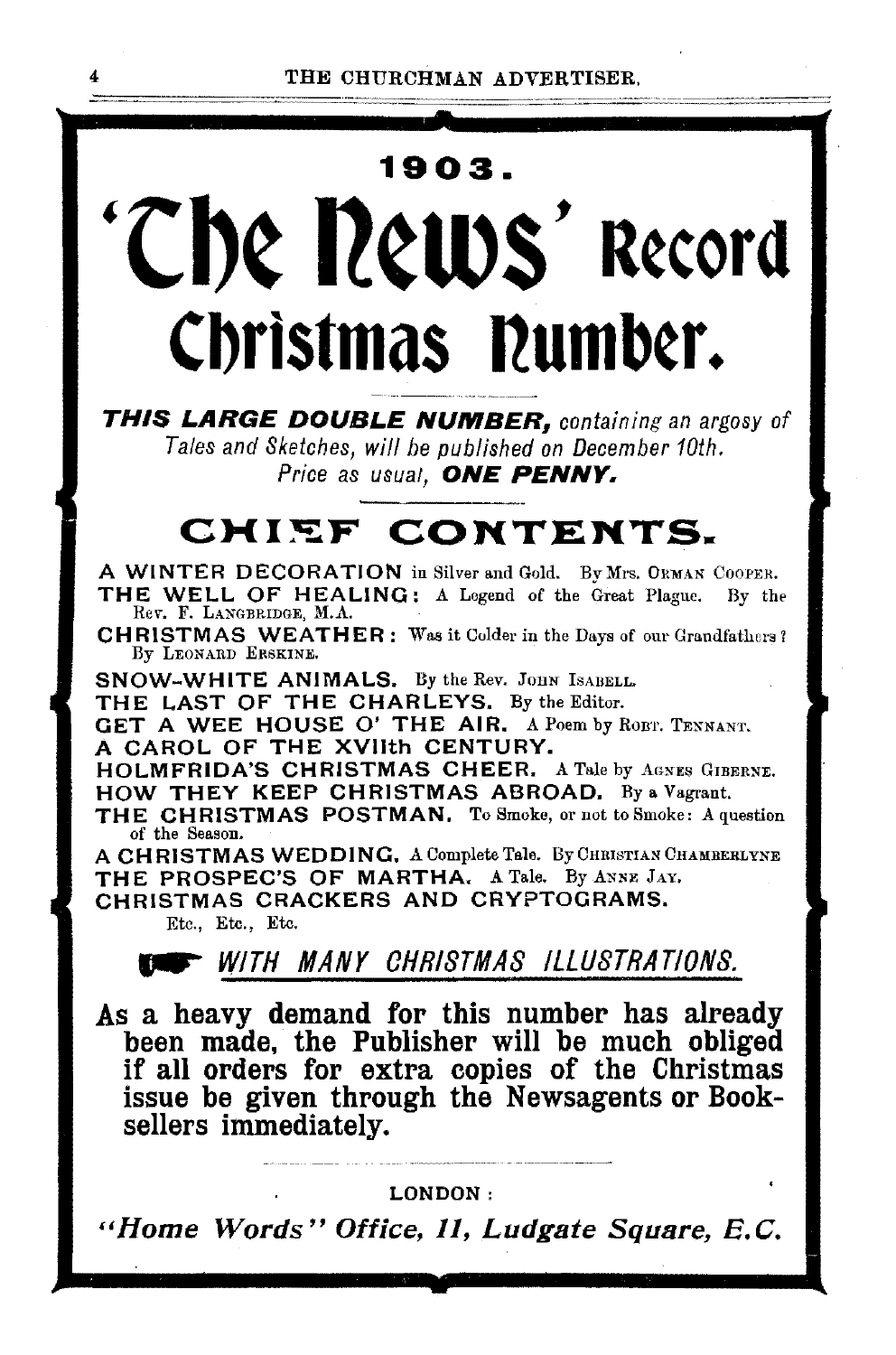## SEELEY & CO.'S ANNOUNCEMENTS.

THE PORTFOLIO MONOGRAPHS. No. 344.

LONDON ON THAMES IN BYGONE DAYS. By G. H. Buch, F.S.A., Curator of Sir John Soane's Museum. With Four Plates printed in Colour, and many other Illustrations. Sewed, 5s. net; or cloth, gilt top, 7s. net.

**GREEK STORY AND SONG.** By the Rev. A. J. CHURCH, Author of "Stories from Homer," otc. With Sixteen Illustrations in Colour. 5s.

nomer, out. with state and must natural in colour. os.<br>"Those who read the book will derive no slight enjoyment from his selections . . . adorned by a number of illustrations, excellently reproduced from the antique."—Morn

N OLD LONDON NOSEGAY. Gathered from the Day-Book of Mistress Lovejoy Young, Kinswoman by marriage of the Lady Fanshawe. By BEATRICE MARSHALL, Author of "Old Blackfriars," "The Siege of York," etc. With Eight Illustrations AN OLD LONDON NOSEGAY.

UNDER CHEDDAR CLIFFS, a Hundred Years Ago. A Story. By EDITH SEELEY. With Eight Illustrations. 5s.

" A very remarkable story of much freshness and power."--Record.<br>" A well-told tale, introducing Hannah More and her evangelizing work."--Times.

**TEMPTATION AND ESCAPE.** Some Chapters for Beginners in the Christian Life.<br>By the Right Rev. H. C. G. Moutr, D.D., Lord Bishop of Durham. 16mo., 1s.<br>"One of the most valuable of a series to which English-speaking Christia

-Record.

THE BURNING OF ROME. A Story of Nero's Days. By the Rev. A. J. CHURGH. With Sixteen Illustrations. Cheaper Edition. 3s. 6d.

**POPULAR EDITIONS.** 

THE LAST DAYS OF JERUSALEM. UNDER SALISBURY SPIRE.  $\cdot$  By EMMA MARSHALL. 6d. By A. J. CHURCH. 6d. net.

THE STORY OF THE ÆNEID. By **EDINBURGH.** Picturesque Notes. By A. J. CHURCH. 6d. net., R. L. STEVENSON. 6d. net.

LONDON: SEELEY AND CO., LIMITED, 38 GREAT RUSSELL STREET.

## Be Careful as to what Books<br>you give as Prizes & Presents. **CAUTION!**

LEASE ask your Bookseller to show you the Books for Presents and Prizes which are published by the

> These books have been read by members of Religious Tract Society's Committee, the  $\rm{which}$

NCLUDES Members of the Established Church, and of the other great The "Tone" of these books can, Evangelical Denominations. therefore, be depended upon.

They are by WELL-KNOWN WRITERS FOR BOYS AND GIRLS. THEY ARE CHEAP, BULKY, ATTRACTIVE.

**IVEEY SCHOOLEOOM** should be decorated with, and every Classroom should have at least one of, the Religious Tract Society's

CRIPTURE CARTOONS (Size, 45 by 35 inches). In Various styles of mounting. See the Society's Cartoon List, which may be had gratis & post free from

THE RELIGIOUS TRACT SOCIETY, 4, Bouverie St., London, E.C.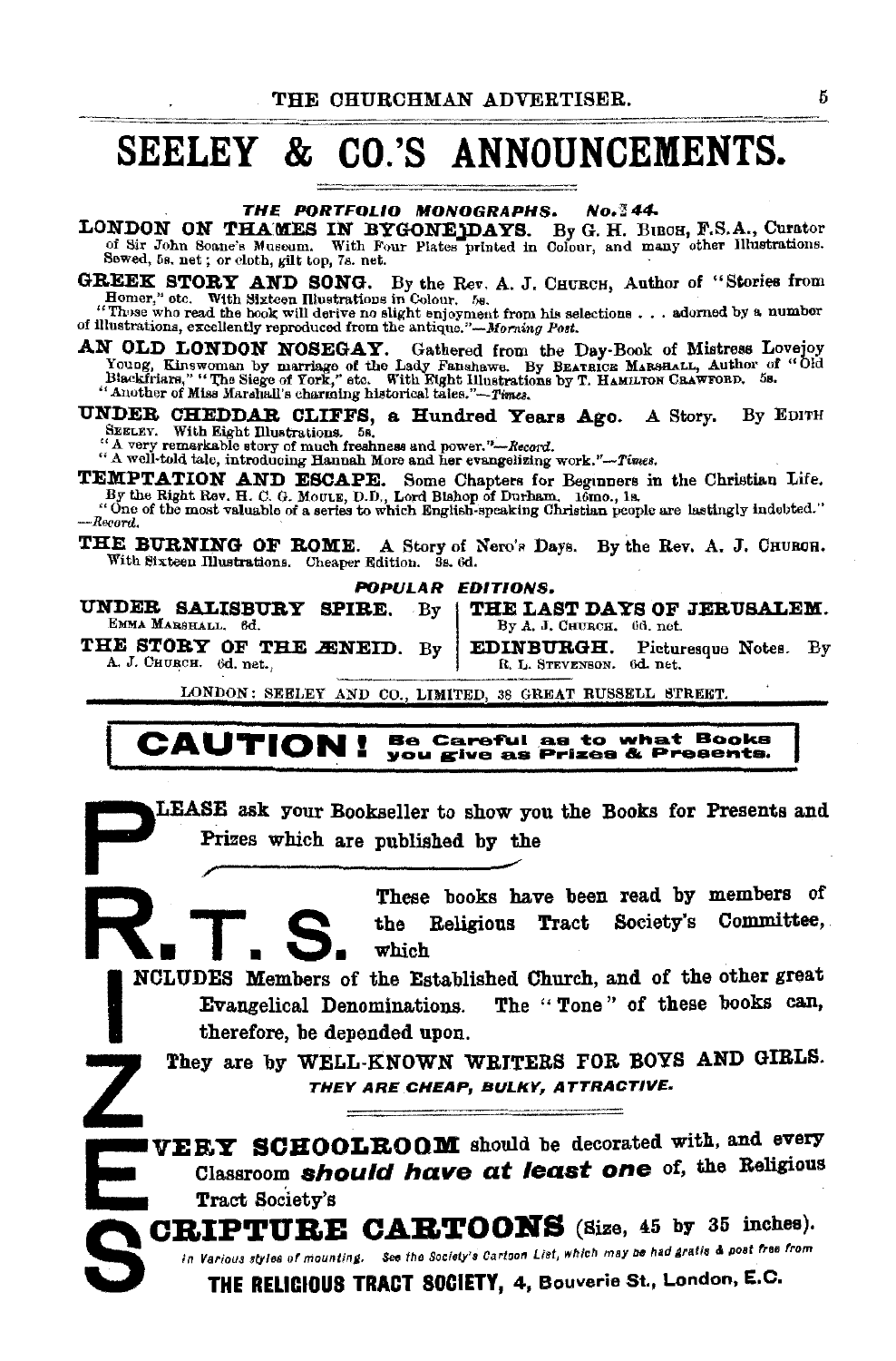# **CHURCH MISSIONARY SOCIETY.**

Some of' the Society's Publications. For f'ull List and Particulars please write f'or the Catalogue of' Books, etc.

## New ILLUSTRATED BooKs FOR CHRISTMAS & NEW YEAR GIFTS.

FOR ADULTS. SNAPSHOTS FROM THE NORTH PACIFIC. 1s. 6d. net. BISHOP RIDLEY's Letters. Illustrated.

FOR YOUNG PEOPLE. TUFTS AND TAILS; or, Walks and Talks with Chinese Children. 1s. Author: ARCHDEACON MOULE. Full of Pictures.

FOR CHILDREN. STRANGE FACES FROM MANY PLACES. A new Mis-

sionary Alphabet Book. 9d. Illustrated. Author: EDITH M. E. BARING-GOULD. -~--------

- **BUUKS UF REFERENCE.**<br> **EVILL PARTICULARS VIDE CATALOGUE.**<br>
WORK. BY EVICKE STOCK. In Three Vols. Demy Syo., with many pages of photographs,<br>
ISS. net. (Press Notices, etc., on application.)<br>
THE CENTENARY VOLUME OF THE C.
	-
	- Cloth boards. Nearly 1,000 pages. With Portrait Groups, etc. Price 6s. net. ONE HUNDRED YEARS; Being the Short History of the C.M.S. 212 pages. Crown 8vo., cloth

boards, Is. **ATLAS.** Eighth Edition. Now offered at the following reduced prices, in Four Parts, prices respectively 2s. net, 2s. 6d. net, 3a. 6d. net, 6d. net, or complete in One Volume, 7s. 6d.

- prices respectively 2s. net, 2s. 6d. net, 2s. 6d. net, 6d. net, or complete in One Volume, 7s. 6d.<br>THE GLEANER'S ATLAS AND KEY TO THE CYCLE OF PRAYER. 1904 Edition. 1s. net.<br>JAPAN AND THE JAPAN MISSION, 2s. 6d. (limp cloth
- 

IER GLORIOUS LAND: SHORT CHAPTERS ON CHINA. ls.<br>ANNUAL REPORT, 1902·1903. Cloth back, 2s. net. (free to Clergy supporting the Society).<br>Also a SERIES OF: PAMPRI.KTS ON THE MissiONS. List on application.

## BOOKS FOR THE YOUNG. ALL WELL ILLUSTRATED.

- 
- 
- 
- 
- 
- -

THE C.M. INTELLIGENCER. Eighty pages. Royal Svo., in Wrapper, with Frontispiece. 6d.<br>THE C.M. GLEANER. Sixteen pages. Freely Illustrated. Price 1d. The Society's Popular<br>MERCY AND TEUTH. Thirty-two pages. Illustrated. Pric

# **S**<br>
ALP
<sub>G</sub><br>
S
G

- ANNUAL PUBLICATIONS. THE ALMANACK CAN BE LOCALIZED.
	-
	- C.M. ALMANACK. On a Sheet, printed in Two Colours. 1d. C.M. POCKET BOOK. Limp Roan, Band or Tuck. 1s. 4d. C.M. POCKET BOOK. Limp Roan, Band or Tuck. 1s. 4d. VOLUMES OF THE MAGAZINES. See Catalogue.
		-

## FULL CATALOGUE POST FREE. SPECIMEN PAGES HYMN BOOK FREE.

Which includes, amongst many othet Publications :

O.M. HYMN BOOK, ILLUSTRATED CYOLE OF PRAYER, MAPS, GAMES, DIAGRAMS, SERVICES OF SONG, Etc.

C.M.<br>
The Son<br>
The Son<br>
Age<br>
from<br>
add The Society's Publications may be obtained through Booksellers, from the C.M.S. Special Agencies at Bolton, Bristol, Clifton, Dublin, Newcastle-on-Tyne, and Nottingham, or from the C.M.S. House, Salisbury Square, London, E.C. Orders for London should be addressed "Lay Secretary,'' and cheques, etc., made payable to Mr. D. Marshall Lang.

MONTHLY MAGAZINES. SPECIMEN PACKET FREE.

MISSIONARY PAINTING BOOK. Small 4to. With Notes, 1s.<br>
SEAGREY PAINTING BOOK. Small 4to. With Notes, 1s.<br>
THE SUBJECTS OF THE SHAH. Imperial 16mo. 1s.<br>
WITH NOTEBOOK AND CAMERA. Small 4to. Coloured Cloth, 2s. 6d.; paper boa



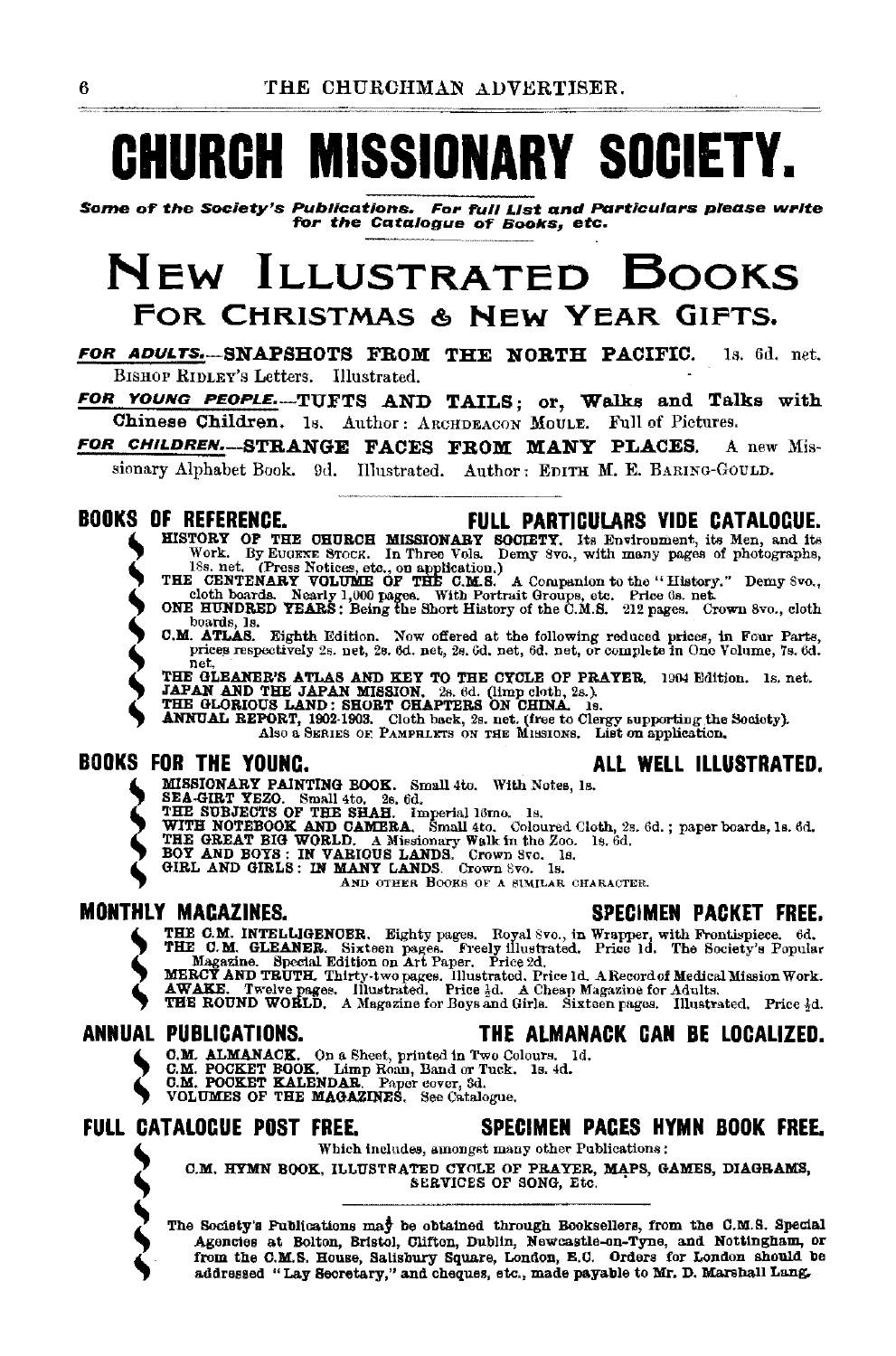## The Cambridge University Press.

- The Gospels as Historical Documents. PART I.—The Early Use of the Gospels. By V. H. STANTON, D.D., Ely Professor of Divinity. Demy 8vo., 7s. 6d. net. To be completed in
- The Sources of the Doctrines of the Fall and Original Sin. By F. R. TENNANT, B.D., B.Sc., formerly Student of Gonville and Caius College, Cambridge. Demy Svo., 9s. net.

Times......... We feel no hesitation in treating Mr. Tennant's work with profound respect. He is, of course, freely availing himself of more minute researches; but his book exhibits great learning as well as sound judgmen some time past.

### REVISED VERSION. SCHOOL EDITION.

The Gospel according to St. Matthew. The Revised Version. Edited, with Notes for the use of Schools, by the REV. A. CARR, M.A. With three maps, ls. 6d. net.

School World.—"The most approved results of recent biblical criticism are embodied in the splendid notes; but, independent of its intrinsic value, there are three artistic maps incorporated in the text. An edition as rema

The Gospel according to St. Mark. Edited by Sir A. F. HORT, Bart., M.A., and Mrs. MARY CHITTY. 1s, 6d. net.

### The Cambridge Bible for Schools and Colleges.

General Editor for the New Testament, F. H. CHASE, D.D., President of Queens' College, Cambridge, and Norrisian Professor of Divinity.

The Second Epistle to the Corinthians. Edited by A. PLUMMER, M.A., D.D., sometime Master of University College, Dublin, formerly Fellow and Tutor of Trinity College, Oxford, 1s. 6d. net. [Immediately,

### The Cambridge Greek Testament for Schools and Colleges.

General Editor, F. H. CHASE, D.D.

Edited by A. PLUMMER, M.A., D.D. The Second Epistle to the Corinthians. [Immediately.

Six or more copies of the two following books for class use can be supplied at half the published prices, and may be ordered through any Bookseller.

- Gospel History of Our Lord Jesus Christ in the Language of the Revised Version. arranged in a Connected Narrative, especially for the use of Teachers and Preschors. By Rev. C. C. JAMES, M.A. Crown 8vo. Second Edition. 3s. 6d.
- A Harmony of the Gospels in the words of the Revised Version, with copious References, Tables, etc. Arranged by Rev. C. C. JAMES, M.A. Crown Svo. Second Edition. 5s.

Now ready, in Minion type, crown 8vo., prices from 5s. net.

The Cambridge Concise Teachers' Bible with the Concise Bible Dictionary and **CALUBUSE COLORES A SECURETS EDDIC** with the **New Columbary**. And the **New Cambridge References.** A new collection of Bible References Re-edited and Revised throughout, which will be found of great value to all students o

Based on the Cambridge Companion to the Bible. A Concise Bible Dictionary. With Eight Maps and Index. Crown 8vo., Is. net; post free, Is. 3d. Prospectus will be sent on application.

Church Sunday School Magazine.-" A remarkably cheap handbook for students and teachers." Expository Times. ....... It will take the place of all other chap dictionaries.

> LONDON: C. J. CLAY & SONS, CAMBRIDGE UNIVERSITY PRESS WAREHOUSE, AVE MARIA LANE.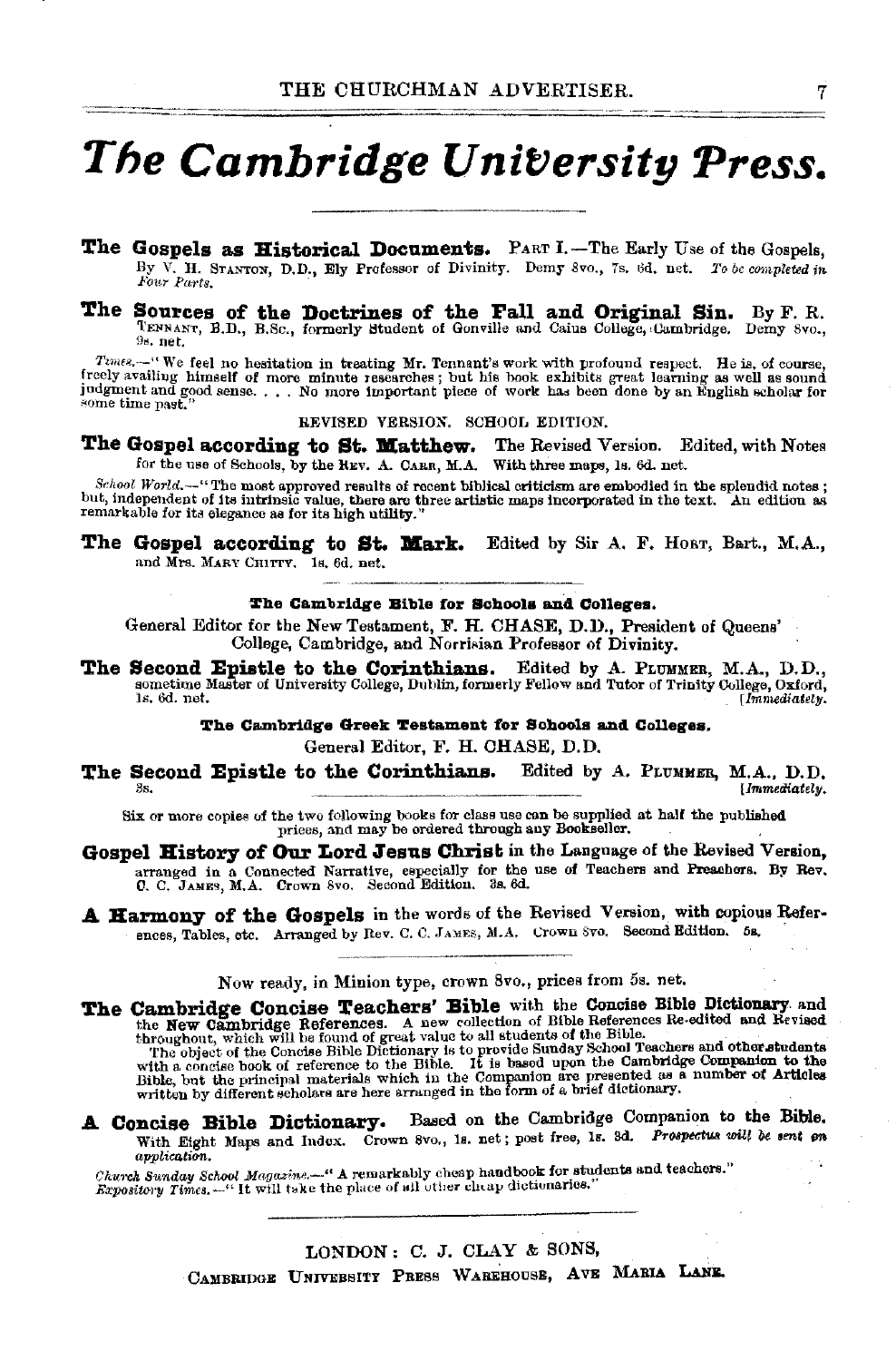In 24mo. size, cloth limp, for the pocket, and uniform with the Prayer-Book, 2s. *net.* 

# **THE PEOPLE'S PSALTER** :

**H** plain *fisook* for those who wish to use the **p**salms in Cburch with intelligence and devotion.

## By the Rev. **G.** W. S. **WALPOLE, D.D.**

(Examining Chaplain to tho Archb/ahop of York.)

This book might well be described as the Church-goers' Psalter, for its object is to give ready help in the Church rather than in the study, to the ordinary worshipper, who oftentimes finds it difficult to give a meaning to the Psalms he is invited to sing, rather than to the student.

It has three features :---

- 1. A very brief introduction to each Psalm, setting forth its probable origin, its application in the Christian Church, and the use to which it has been or may be put.
- 2. Clearly-set-out divisions with interpretative headings, so that anyone may be able to see the progress of the thought of the Psalm.
- 3. Very short explanatory footnotes, dealing with any serious difficulties of the text.

There is, in addition, an introduction showing how the Psalms may be used. In this the author divides them into four great groups: (I) Messianic, (2) Social, (3) Missionary, (4) Devotional, and his endeavour is to show how the Psalms, whether as Intercessions, Thanksgivings, or Meditations, meet the needs and difficulties of the present day, and provide a ready means for lifting them out of their earthly surroundings into the spiritual atmosphere of God. The principle adopted in their interpretation is to ground it on the original historical foundation, where it may be known, and it is hoped that in this way any serious criticism of it as mystical or extravagant may be met. The outline, for such only it is, will need thought and attention, but a few minutes in the Home, or, still better, in the Church, before the service begins will be sufficient to get a clear grasp of its meaning. It has been bound and printed in such form as to be readily carried, and contains the Canticles, so that to those who know the Prayers no other book but one containing the Hymns would be necessary.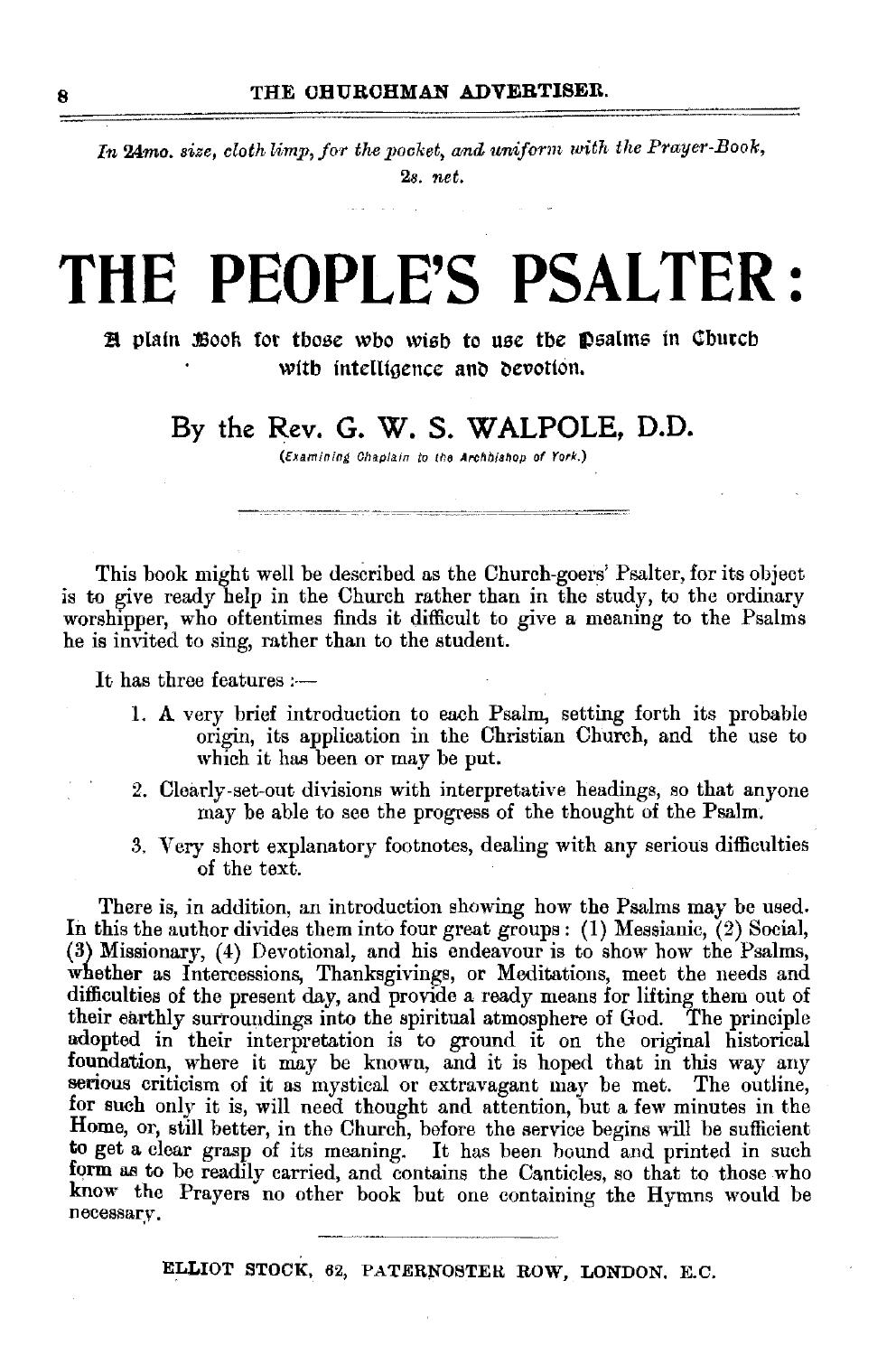## **Macmillan & Co.'s New Books.**

**THE LIFE OF WILLIAM EWART GLADSTONE.** By JOHN MORLEY. With Portraits. In Three Volumes. 8vo., 42s. net.

NEW WORK BY THE DEAN OF WESTMINSTER.

**ST. PAUL'S EPISTLE TO THE EPHESIANS.** A Revised Text and Translation, with Exposition and Notes. By J. ARMITAGE ROBINSON, D.D., Dean of Westminster. 8vo., 12s.

BY BISHOP WESTCOTT.

**COMMON PRAYERS FOR FAMILY USE.** Crown 8vo., ls. net.

**CHRISTIAN SOCIAL UNION ADDRESSES.** By the late BROOKE FOSS WESTCOTT, D.D., Lord Bishop of Durham. Crown 8vo., 1s. net.

Volume VI. Now Ready.

## A HISTORY OF THE ENGLISH CHURCH.<br>**THE ENGLISH CHURCH FROM THE THE ENGLISH CHURCH FROM THE ACCESSION OF CHARLES 1. TO THE DEATH OF ANNE (1625-1714).** By the Rev. WILLIAM HOLDEN HUTION, B.D. With Map. Crown 8vo., 7s. 6d. .

## **THE JOURNAL OF THEOLOGICAL STUDIES.** Published

Quarterly. Price 3s. 6d. net. Annual Subscription, post free, 12s. net.<br>Guardian. --" It seems to us to fill a gap in the periodical literature of our day, and to have the promise<br>of much usefulness..... We hope that this

MACMILLAN & CO., LIMITED, LONDON.

In large 8vo., handsomely bound in cloth, gilt lettered, profusely Illustrated, price lOs. 6d. net.

## **CHRISTMAS: Jts Origin and Associations.**  Together with its Historical Events and

Festive Celebrations during Nineteen Centuries. Depicted by Pen and Pencil. By W. F. DAWSON.

"One of the most appropriate and interesting of the many gift-books which have been produced in readiness for the coming season."-Church Review.

"A mine of curious and interesting Christmas facts and illustrations."-Scotsman.

"The author has succeeded in producing a popular history written in a readable style, and arranged in such a way as to be a very useful and interesting reference book."-Manchester *Evening News.* 

"Both Mr. Dawson and his publisher are to be congratulated upon a happily conceived and remarkably well-timed and well-produced volume."-Bookseller,

'' 'Christmas and its Associations' is a book of singular interest, containing a great amount of miscellaneous information most attractively presented. What Mr. Dawson, the author, does not know about Christmas customs and Christmas memories can hardly be worth mentioning."-Pall Mall Gazette.

"Mr. Dawson is evidently an enthusiast in antiquarian research, the study of legendary lore, and popular games, such as described in these pages. A specially interesting feature will be found in the illustrations-quaint, beautiful, and often amusing."-Baptist Magazine.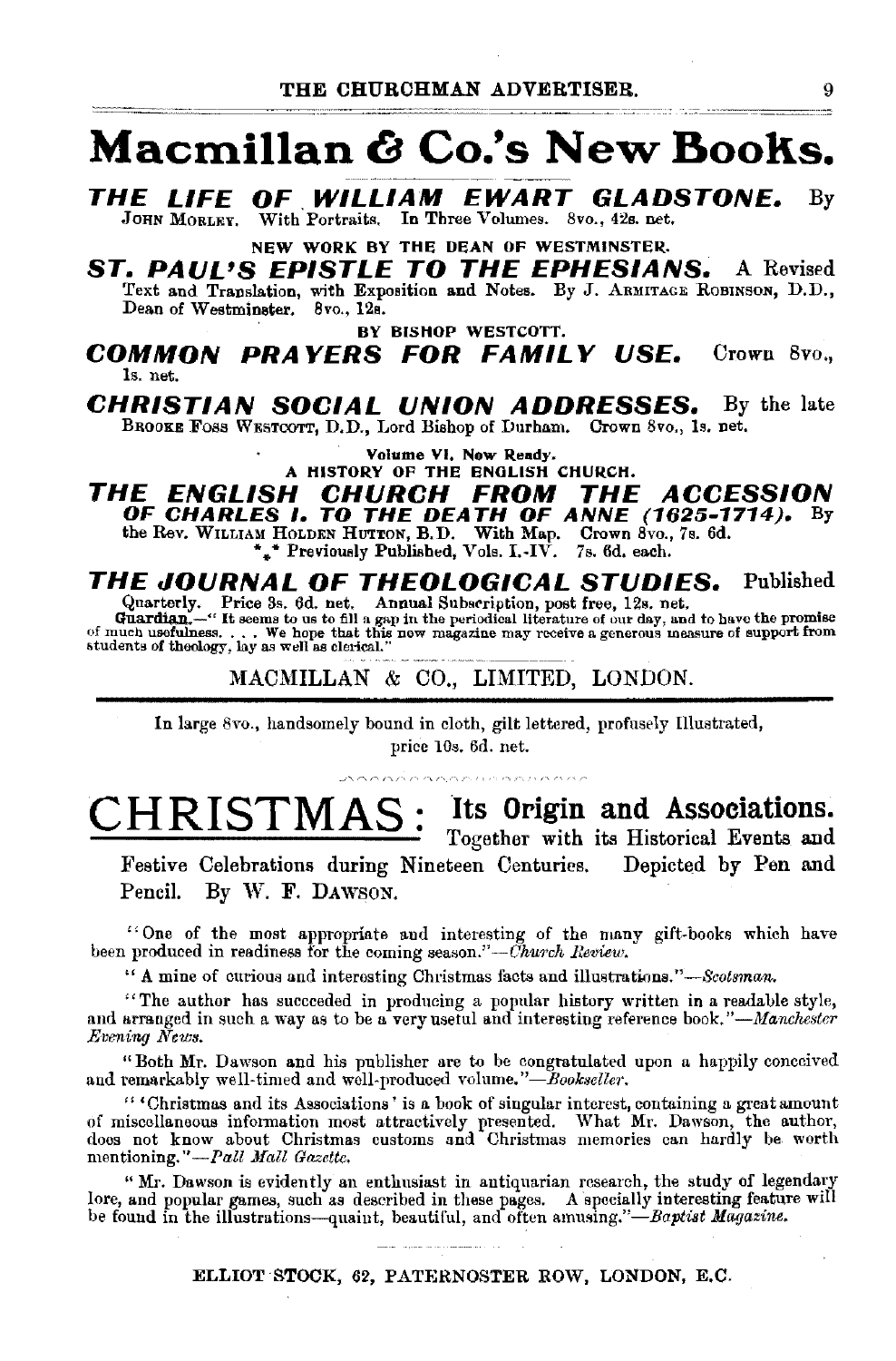BY THE LATE LORD RISHOP OF LONDON.

In foolscap 8vo., tastefully printed and bound, price 5s.

#### **COUNSELS** CHURCHPEOPLE. FOR

FROM THE WRITINGS OF

THE RIGHT HON. AND RIGHT REV. MANDELL CREIGHTON, D.D.,

The late Lord Bishop of London.

SELECTED AND ARRANGED BY J. H. BURN, B.D.

"It would be difficult to overestimate the value of a book like 'Counsels for Churchpeople.' Bishop Creighton is invariably clear, sensible, and suggestive, and his manner of treatment is admirably united to the mental habits of the time."—Literature.

## UNIFORM WITH THE ABOVE.

Tastefully printed and bound. Price 5s., post free.

## CHRISTIAN SERVICE : THE LIFE OF

## **(R)** (Book of Devotional Choughts.

From the Writings of F. W. FARRAR, D.D., F.R.S., Dean of Canterbury. Selected and arranged by J. H. BURN, B.D.

"An exceedingly valuable work, full of the choicest gems, brilliant and penetrating. Many a dull hour can be made bright and cheerful by studying the thoughts of the venerable Dean as depicted in the pages of 'The Life of

"Devotional readers will find very little to dissent from in these pages. They will certainly find much from which to profit, and, it is needless to say, many brilliant passages of great eloquence and power."—News.

Tastefully printed and bound, gilt top. 5s.

## HELPS TO FAITH AND PRACTICE:

## (N Gook of Depotional (Readings.

From the Writings of HENRY SCOTT HOLLAND, M.A., Canon and Precentor of St. Paul's Cathedral. Selected and arranged by J. H. BURN, B.D.

"It will greatly please the admirers of the orator and preacher, and gratify his friends as a remembrance of his deeds of kindness." $-ch$ urchuoman.

his deeds of kindness."--Churchwoman.<br>"There is not a page which does not contain a helpful thought or an inspiring message."--Quiver.<br>"A very charming book of devotional readings."--Bristol Mercury.<br>"A volume of reflectio Gazette.

 $\lq$ We can recommend the book to those who have but little time for devotional reading,"--Church Review. "The book will prove very useful for short Lenten readings."-Pilot.

**SECOND EDITION.**—In foolscap 8vo., tastefully printed and handsomely bound, price 5s.

# **HELPS TO GODLY LIVING:**

**a Book of Devotional Chouahts.** 

From the Writings of the Right Honourable and Most Reverend FREDERICK TEMPLE, D.D., LORD ARCHBISHOP OF CANTERBURY. Selected and arranged, with His Grace's permission, by J. H. BURN, B.D.

"We shall be surprised if this quiet little book does not do a solid amount of good on these lines. Churchmen will receive it with a cordial welcome."—Guardian.

"The book is a distinct aid to devotional literature, the presence of an index contributing also to its value."—Family Churchman.<br>
"A good and suitable aid to meditation."—Church Family Newspaper.<br>
"A good and suitable aid to meditation."—Church Family Newspaper.<br>
"The work is likely to prove a helpful addition to devotional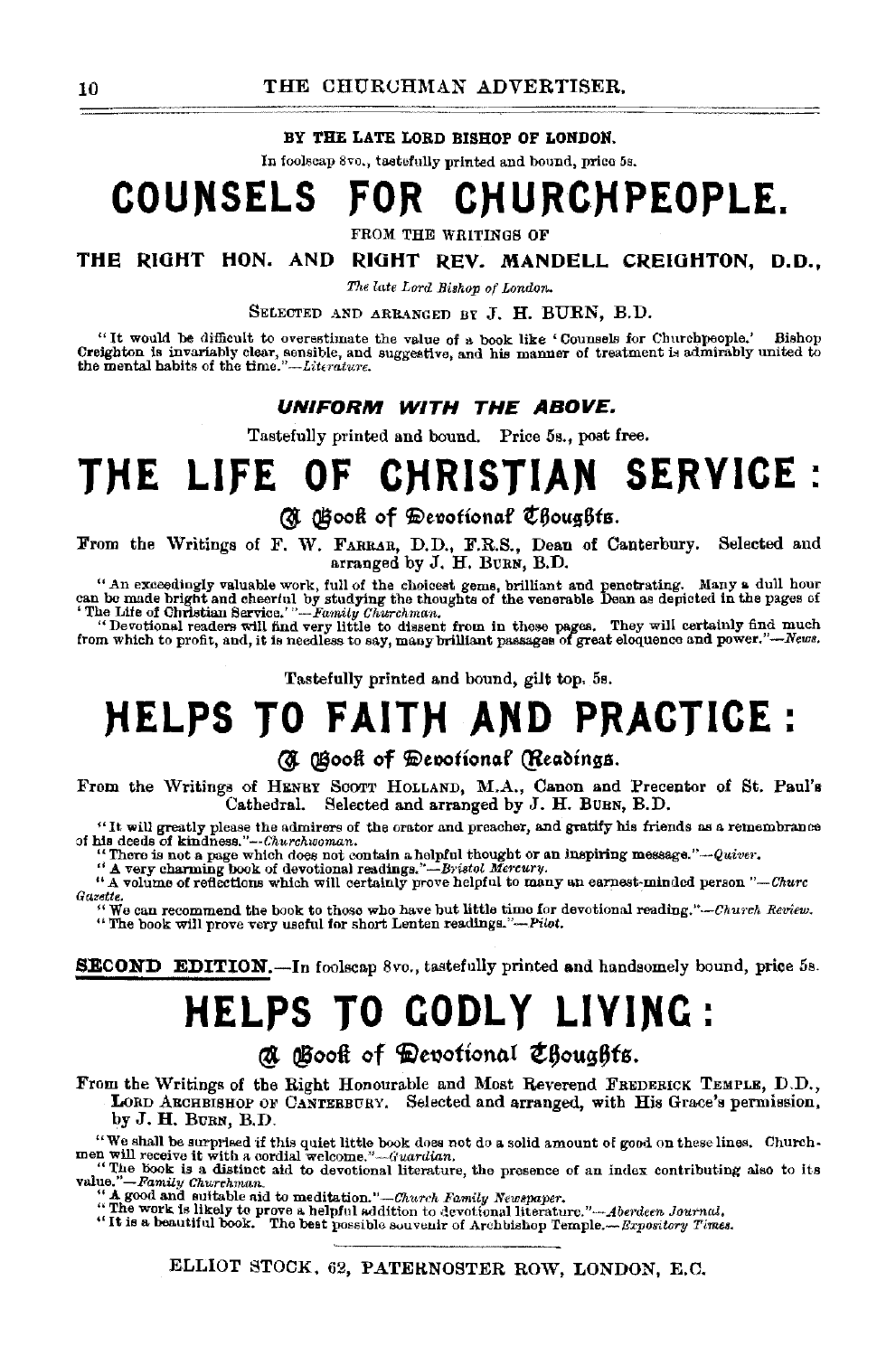In medium 8vo. cloth, gilt lettered, fully illustrated. Price 3s, 6d.

# THE ANCESTRY OF RANDALL THOMAS DAVIDSON, D.D.

(Archbishop of Canterbury).

## H Chapter in Scottish Biography.

BY THE REV. ADAM PHILIP, M.A., LONGFORGAN.

## EXTRACT FROM PREFACE.

The accession to the See of Canterbury of a Scotsman, the second within a generation, is an event of some interest to his countrymen. Amongst his English friends and admirers, there must be those who would like to know the streams of life and thought that have helped to form and enrich the Primate

This sketch is intended to meet such a wish. If it tells of men who have lived and acted in less prominent spheres of service, it also speaks of men who had an intelligent and generous outlook on life, of men who fought bravely for the truth of God, and stood up fearlessly for the rights of the Christian people.

ELLIOT STOCK, 62, PATERNOSTER ROW, LONDON, E.C.

## THIRD EDITION.

In square crown 8vo., handsomely bound in cloth, and fully illustrated. Price 6s. net.

## MINSTER GARDEN.  $INA$

A CAUSERIE OF THE OLD TIME AND THE NEW.

## By the DEAN OF ELY.

A Charming Succession of Gossiping Chapters.

With many quaint and picturesque Ellustrations of the Nooks and Corners of Ely Cathedral and its Surroundings.

" A delightful book; contains numerous pleasing illustrations of Ely Minster and garden, and the cover is tastefully designed."—Church Bells.<br>"It is a book to possess and dip into very often, betraying the personality of teaching much that is well worth learning of the past, especially that past connected with the old minster."-Bookman.

" In this volume Dean Stubbs reveals himself as a verse writer of no mean ability."--Globe. "Succeeds in bringing before us the wealth of historical, legendary, literary, and seenic<br>material connected with Ely."—Daily Graphic.

"A book which has infused into it the charm and the calm restfulness of the cathedral close. The Dean gives us an olla-podrida of history, poetry, anecdote and dialogue. There is a mingled flavour of scholarship, music, antiquarianism, and love of nature. Charmingly illustrated with features of beauty-spots of the cathedral and its surroundings."-Christian World.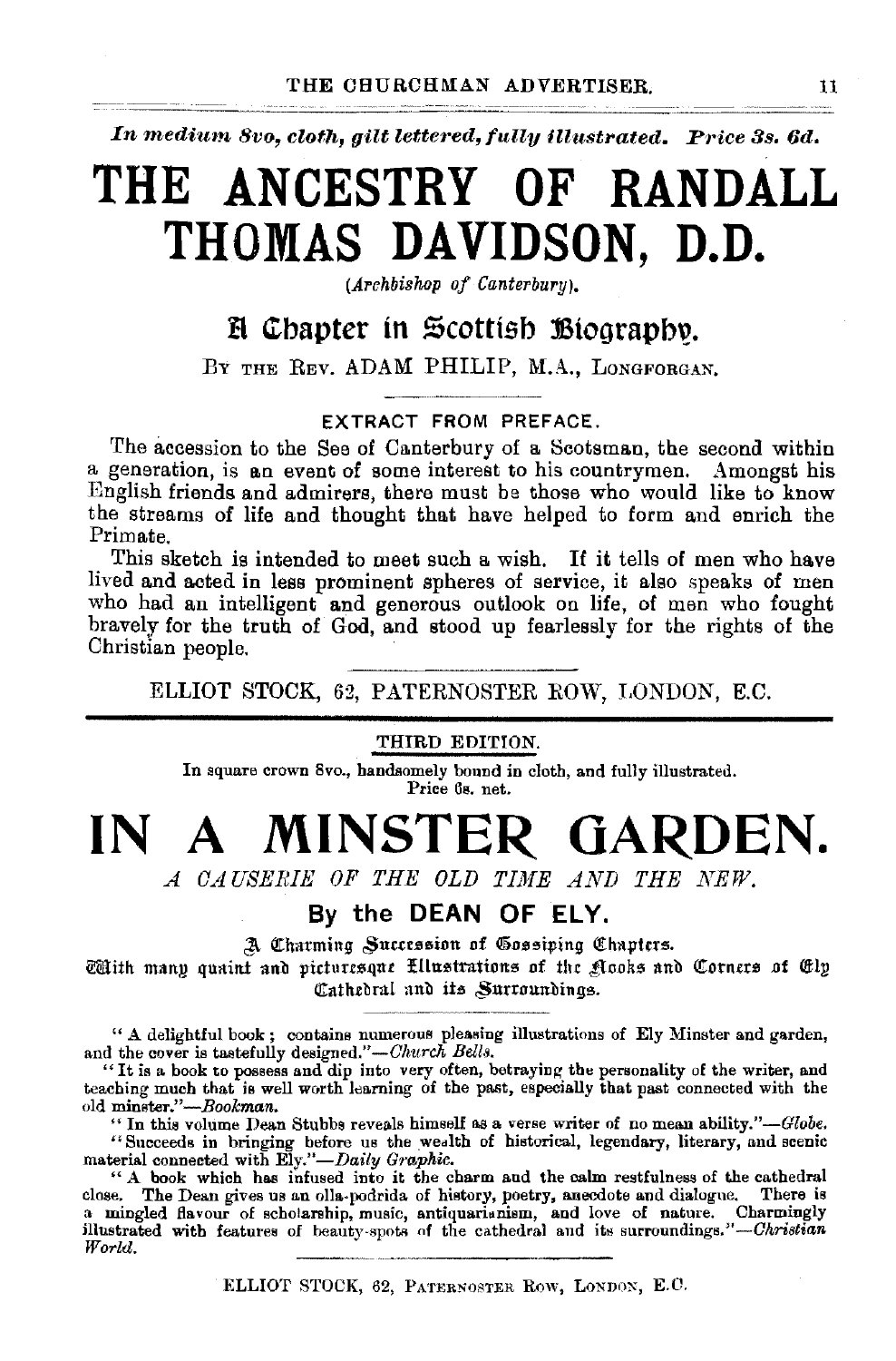# ELLIOT STOCK'S **NEW AND RECENT PUBLICATIONS.**

ETERNAL LIFE :  $\overline{INS}$  NATURE AND SUSTENANCE. A Reflection. By R. SOMERVELL, M.A., late Scholar of King's College, Cambridge.

In crown 8vo., cloth, price 2s. 6d. net.<br>THE GREATER EXODUS. An Important Pentate **IE GREATER EXODUS.** An Important Pentateuchal Criticism based on the Archaeology of Mexico and Peru, By J. FITZGERALD LEE.

In crown Svo., cloth, gilt lettered, price 5s. net.<br>SOME ELEMENTS TOWARDS THE AT-ONE-MENT OF KNOWLEDGE<br>AND BELIEF. By WILLIAM ROUTH, M.A.

Second edition. ln foolscap Svo., cloth, gilt lettered, price Is. net. THE PROMISE OF LIFE; or, Revelation of Conditional Immortality.

By J. T. B. TINLING, M.A.

In crown Svo., cloth, gilt lettered, price 2s. 6d. net.

## THE DECADENCE OF PREACHING: An Indictment and a. Remedy. By HAROLD FORD, M.A., Rector of Taddington. With a Preface by the Archdeacon of London.

"Preachers of all persuasions should profit from the perusal of this sensible and unpretending treatise."- *Glasgow Herald.* In crown Svo., cloth, 7s. 6d.

THE GOAL OF THE UNIVERSE; or, The Travail of the World's Saviour. By S. W. KoELLE, Ph.D., Author of" Mohammed and Mohammedanism Critically Considered."

"The argument is conducted with great ability, and a very clear statement of the views of various schools of theologians will be found. The section dealing with the earthly life of Christ and His public ministry is of spe

In crown 8vo.. cloth, gilt lettered, 2s. net.

THE FAITH OF SCIENCE, AND THE SCIENCE OF FAITH. By GIFT.

Now ready. Price 4d., post free 44d. each.<br>THE "HIGHER LIFE" SERIES.

No. 1. THE CHRISTIAN LIFE. A Study in Spiritual Evolution.<br>No. 2. THE PARADOX OF PAIN. A 8tudy in Spiritual Alchemy.

NEW BOOK FOR CONFIRMATION AND BIBLE CLASSES.

Imperial 18mo., bound in cloth and interleaved, price 2s. 6d.

THE WAY, THE TRUTH, THE LIFE. A Practical Handbook for Bible and Confirmation Classes. By A. G. GIRDLESTONE, M.A., Author of "The High Alps," "Christianity and Modern Scepticism," &c.

" Mr. Girdlestonc's book conveys the right teaching of the essence of Christianity, and as a practical hand- book is in advance of anything we have previously used."—The Churchman.

NEW STORY.<br>In crown 8vo., in tasteful cloth binding, price 6s.

MY CHANGE OF MIND: A Story of the Power of Faith. By Mrs. ATKEY, Authur of "School of Faith," &c.

"A gracefully written story."--Scotsman. <br>" The book is likely to arouse helpful thought and impart something of its atmosphere of optimism and triumph over adverse circumstances."-Halijax Evening Courier.

SERMONS BY ARCHDEACON WILBERFORCE.<br>
In crown 8vo., cloth, gilt lettered, price 5s.<br>
FEELING AFTER HIM. Sermons preached for the most pa Sermons preached for the most part in Westminster Abbey. Second Series. By B•srL WILBERFORCE, D.D., Archdeacon of Westminster, Chaplain to the Speaker, Select Preacher before the University of Oxford.

"What a feast for reflective mir.ds the whole volume provides *!"-Christian Commonwealth*.

The sermons are elocitive minds the whole volume provides:  $-$ the setune commentations from the sermons are eloquent and inspiring, and made interesting and instructive by apt illustrations from life and literature." -Scot

Fourth edition.

Fourth edition. In crown 8vo., handsomely printed and bound in cloth, gilt lettered, price 5s.<br>SERMONS PREACHED IN WESTMINSTER ABBEY. By BASIL WILBER-FORCE, D.D., Archdeacon of Westminster, Chaplain to the Speaker, Select Preacher before the University

:: ~oughtful and carefully reasoned sermons ... deserving of carefulstudy."-Church *Family Newspaper.* ey are vigorous, and frequent poetical quotations impart a flavour of literary effect. *"-Times.*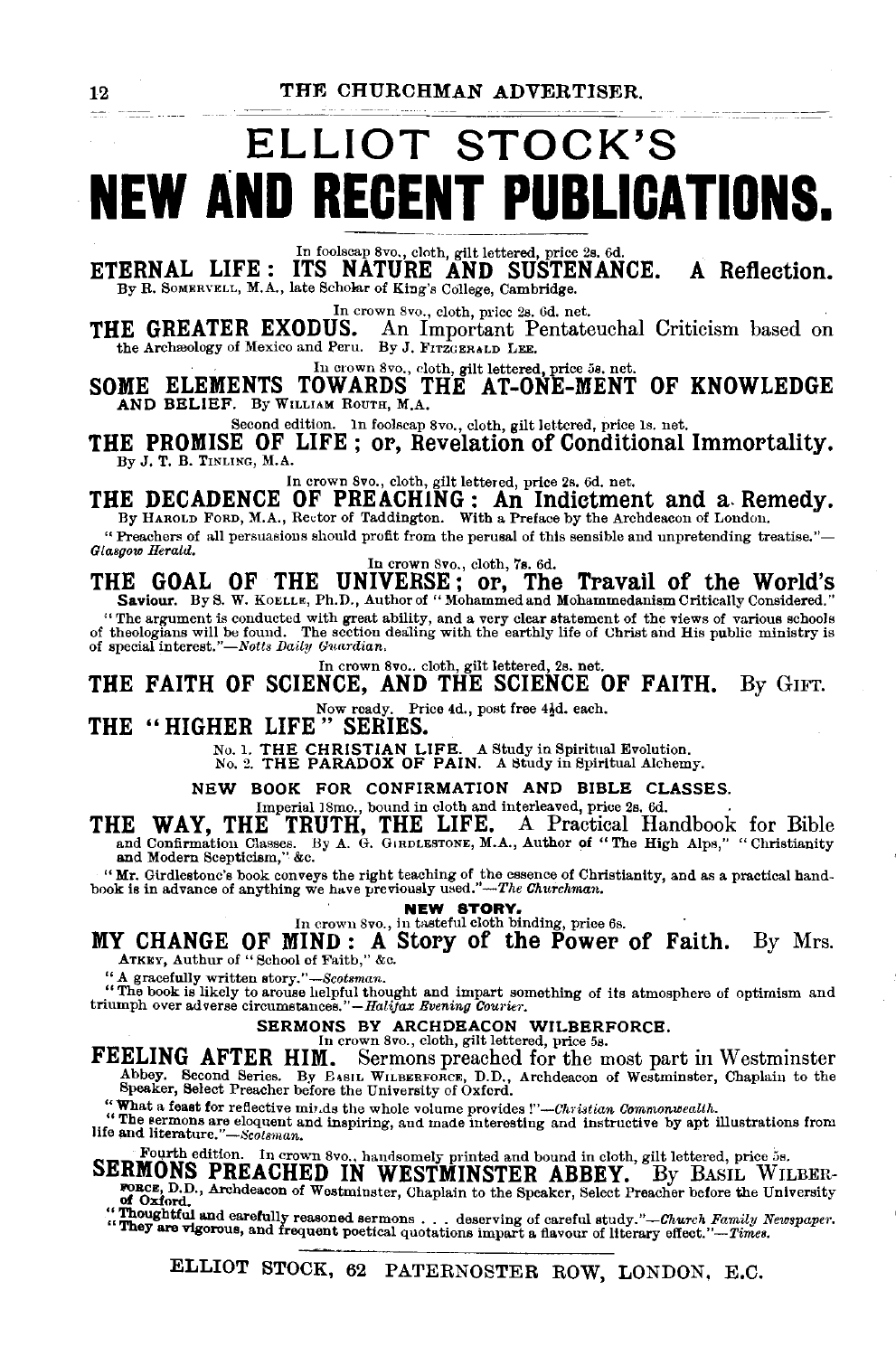# The National Protestant Church Union.

To Maintain the Principles of the Reformation as set torth in the Praver Book and Articles of the Church of England.

President-W. D. CRUDDAS, Esq. Chairman-The Rev. Prebendary WEBB-PEPLOE. M.A. Treasurer-T. F. VICTOR BUXTON, Esq. Secretary-Sir C. ROBERT LIGHTON, Bart,

The Mational Drotestant Church Union witnesses for—

- 1. The supremacy and sufficiency of the Holy Scriptures as the Word of God.
- 2. The sole and sufficient efficacy of the sacrifice of the Lord Jesus Christ upon the Cross.
- 3. The justification of man by faith only in the Lord Jesus Christ.
- 4. The right of every believer to direct and unimpeded access to God, through Christ.
- 5. The freedom and sovereignty of the work of the Holy Spirit in sanctification.

## WILL YOU HELP THIS IMPORTANT WORK?

For List of Publications, Terms of Membership, etc., apply to the Secretary, N.P.C.U. 324. REGENT STREET, LONDON. W.

## EDUCATIONAL.

## WEYMOUTH COLLEGE. **A fully equipped Public School**

in which Boys are definitely prepared for the Universities, any of the Professions, or for Business Life. Very healthy situation by the sea. Splendid Fields for Cricket and Football. Reduction made for the sons of Clergy and Officers. The religious teaching of the school is Protestant and Evangelical.

Apply to H. C. BARNES-LAWRENCE, M.A., The College, WEYMOUTH, Dorsetshire.

#### MICHAEL'S COLLEGE. ST. Near TENBURY, WORCESTERSHIRE.

ROYS thoroughly prepared for Public Schools. Most healthy situation; large playing fields and Fives Courts; separate cubicles. Head master, REV. W. A. RENWICK, M.A., late Scholar of Hertford College, Oxford.

APPLY: REV. THE WARDEN.

### DAVENTRY GRAMMAR SCHOOL.

Founded A.D. 1600.

PUBLIC SCHOOL EDUCATION at moderate cost. Resident staff of University Graduates in Honours, Healthnee scholarships. Special terms for sons of clergy and medical men. Sound Church teaching, Healthy situation, 800 feet abov

Entrance Scholarship for Sons of Clergy materially reducing Fees.

For Prospectus apply : REV. H. JOHNSON, Head Master.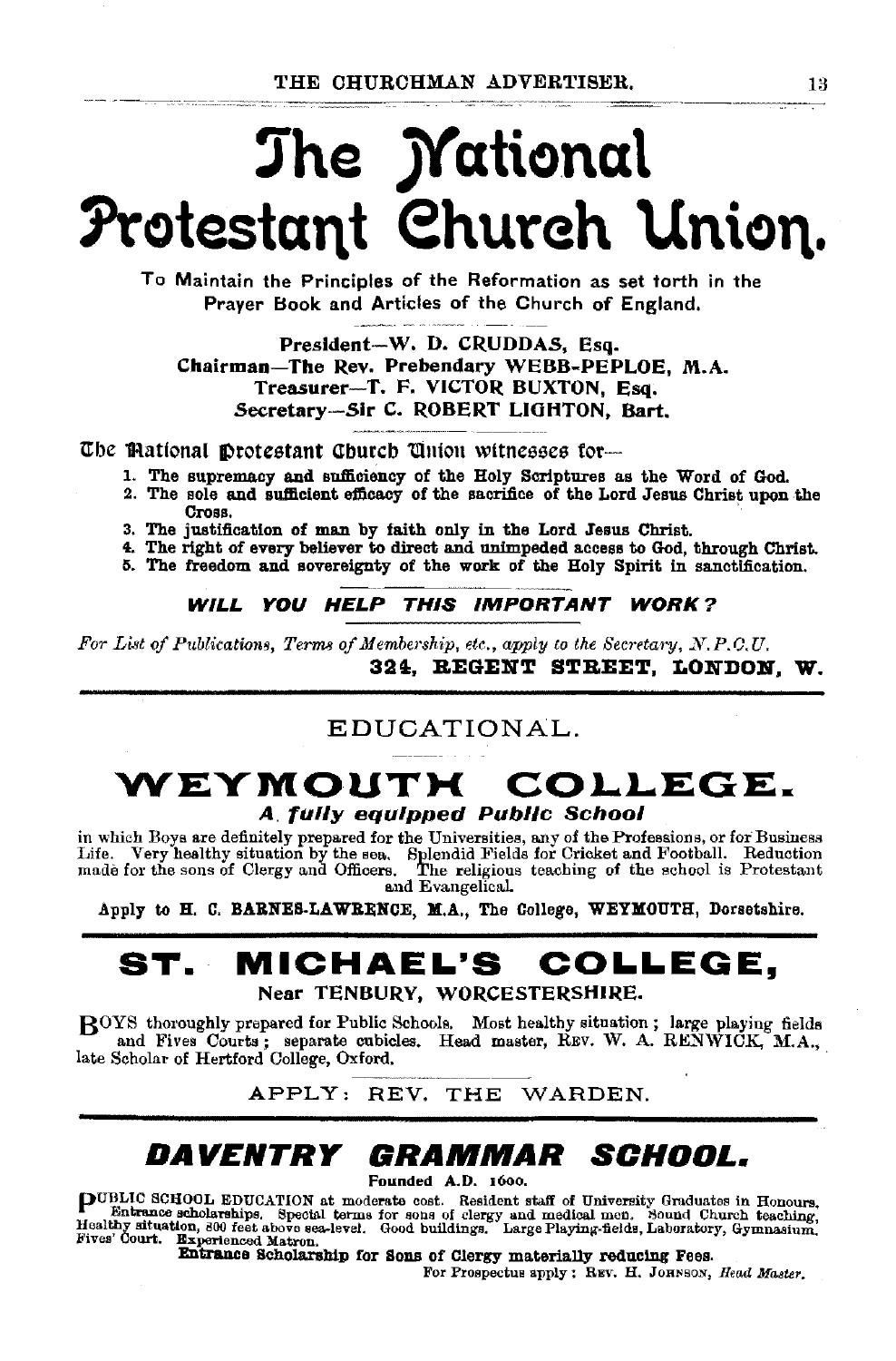# **ECCLESIASTICAL INSURANCE OFFICE, LTD.**<br>FIRE INSURANCE. BURGLARY INSURANCE. GLASS INSURANCE.

The Surplus Profits are devoted to Institutions, etc., which are for the benefit of the Clergy and of Church objects.

onjects.<br>For Information and Forms, apply at the Joint Offices of the Ecclesiastical Insurance Office,<br>Ltd., and the Clergy Pensions Institution, 11, Norfolk Street, Strand, London, W.C.<br>JOHN DUNCAN, F.I.A., Secretary.

"This is a serious attempt made in good faith to help the Clergy to help themselves, and to husband the existing resources of the Church."-Guardian.

#### INSTITUTION. CLERGY PENSIONS

The distinguishing characteristic of the scheme of the Institution may be concisely stated in the three<br>words, "Self-help aided." Clergymen who wish to secure the benefits of the Institution for themselves or their<br>words,

words, "Self-help aided." Clergymen who wish to secure the benefits of the Institution for themselves or their<br>amilies exercise self-help by making payments in purchase of Benefits, while Honorary Contributions are<br>applied

## PERSERI SOCIETY FOR RELIFF

(SYRIAN COLONIZATION FUND)

This year has been marked by shocking torture and massacre of Jews by Christians in Thousands of the Jews in Palestine are refugees from persecution in Christian Europe, Russia. but are destitute and unable to get work. Of these, seventy men are employed at Abraham's<br>Vineyard, Jerusalem, and many more apply, but cannot be admitted till funds increase. There<br>are 1,500 FAMILIES on the register kept Winter is at hand with its storms and snow, which cannot be kept out of these miserable homes. Fuel will be needed.

WE ASK FOR MEANS that more may be aided, "in token of Christian sympathy."

Hon. Treasurer. F. A. BEVAN, Esq., 54, LOMBARD STREET, E.C. Secretary, E. A. FINN. 41. PARLIAMENT STREET. S.W.

### LIBERATOR" FUND. RELIEF

Datron: H.R.H. PRINCE CHRISTIAN.

£10,000 required to Relieve New and Urgent Cases.

HUNDREDS of aged and afflicted victims, so cruelly robbed of their life-savings by the great Liberator Fraud, just as they were hoping to enjoy the fruit of their industry and thrift. Many of them are members of the Church of England. Cheques and P.O.'s should be sent to the Secretary, Rev. J. STOCKWELL WATTS, 16, Farringdon Street. E.C.



are occupied. Expenditure in 1902, 246, 642.<br>Increased Contributions and Offertories, urgently needed, should be forwarded to the Secretary,<br>Commander W. Davisos, R.N. 1 Buckingham St.,<br>Strand, London, W.C.

AN EARNEST APPEAL **HAMPTON'S MISSION FOR THE BLIND** 

Westminster Bridge Road, London, S.E.

Datron: The Right Hon. LORD LLANGATTOCK.

BANKERS: LONDON AND SOUTH WESTERN BANK, LIMITED, SOUTHWARK, S.E.

A Mission and Relief Work carried on for thirty two years amongst the destitute BLIND POOR of London south of the Thames. Unendowed and in great need. The Bitter Cry for Help of the<br>Destitute Blind Poor of "London over the Border." Poverty allied with Blindness!

Contributions gratefully received by R. R. GAUSTON, Esq., M.P., President and Chairman F. L. BEVAN, Esq., Hon. Treasurer at the Mission.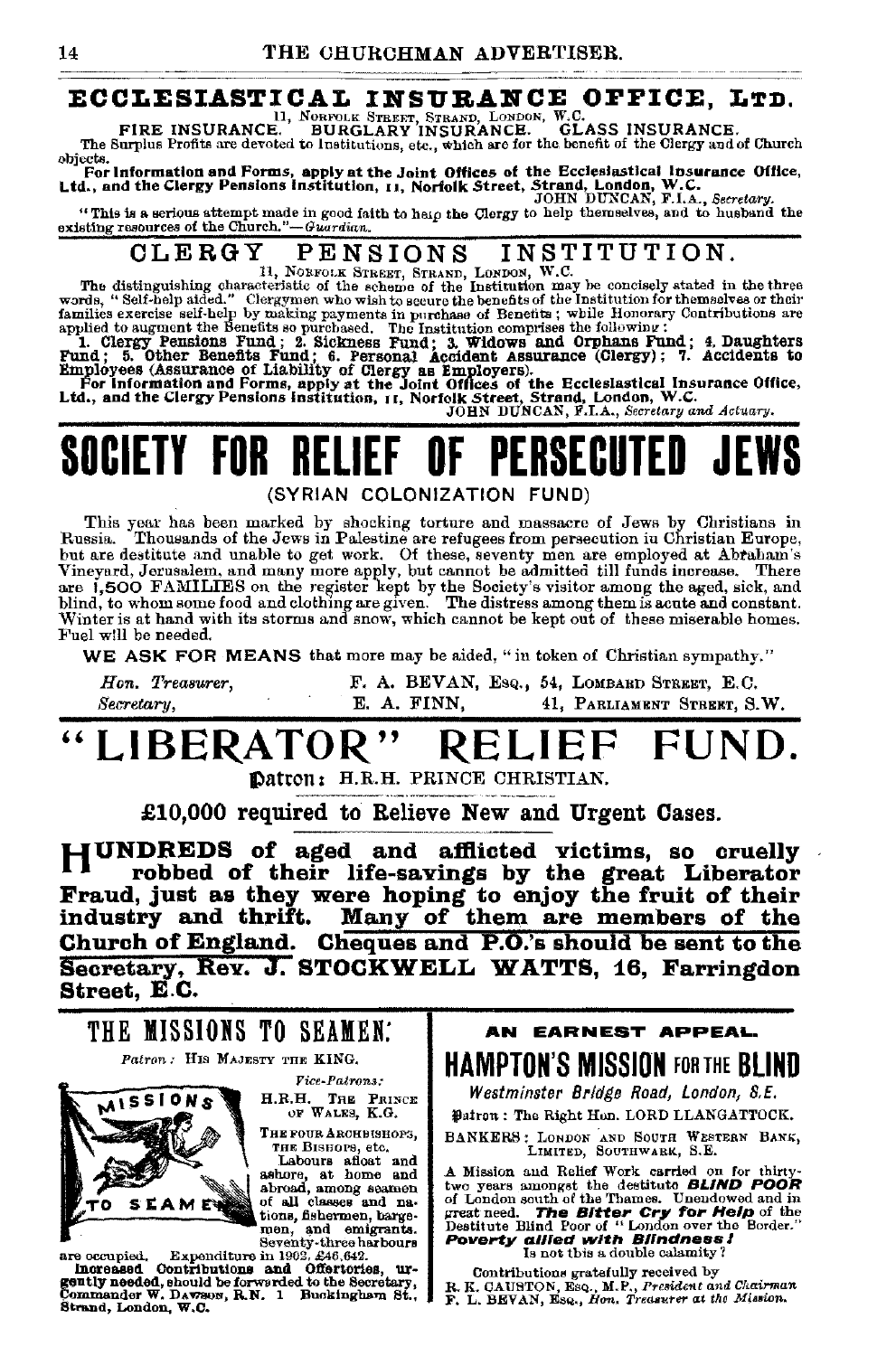## CHRISTMAS ABROAD.

COOK'S SELECT CONDUCTED TOURS. CHRISTMAS IN ROME. Leaving December 15th and 19th. CHRISTMAS AT SEVILLE. **Leaving December 17th.** CHRISTMAS IN THE HOLY LAND. Leaving December 8th.

**ILLUSTRATED PROGRAMMES FREE.** 

THOS. COOK AND SON. Ludgate Circus, London, and Branch Offices.

## PROTESTANT REFORMATION SOCIETY.

The OLDEST Church Society for the Maintenance of the Religious Principles of the Reformation. The ONLY Mission to Roman Catholics in England.

(Established 1827.)

**MISSIONARY. EDUCATIONAL. EVANGELISTIC.** 

Resident Missionaries to Roman and Ritualistic Centres. Sermons and Lectures by the Rev. C. H. H. WRIGHT, D.D., M.A., Ph.D., Clerical and General Superintendent Educational Lantern Lectures on Church History by the Secretary.

Cheap effective literature dealing with subjects of present importance.<br>Donations, Subscriptions, or requests for Lectures or Sermons should be addressed to the Secretary.

Funds are Urgently Needed.

WALTER A. LIMBRICK, Secretary, 62, Berners Street, London, W.

## **RISE and GROWTH of the Protestant Alliance Magazine.**

Being an abridged reprint of the Jubilee Issue (with a Series of Illustrations) explaining the Basis, Principles, and Work of the Protestant Alliance. PRICE ONE PENNY.

PROTESTANT ALLIANCE. Offices: 430. STRAND. LONDON. Opposite Charing Cross Hospital.

#### THE EAST END MISSION TN *THE JEWS.*

Funds urgently needed towards The Medical Mission, The General Work, The Charity Work to alleviate the sufferings of the Sick and Poor. Over 24,000 sick people were treated at the Mission; many confessed Christ.

D. OPPENHEIM, Secretary, 119, Leman Street, E. Bankers: London and Westminster Bank.

\*\* The Twenty-third Annual Report sent on application.

OLLOWAY'S PI CURE INDIGESTION, LOSS OF APPETITE, OIZZINESS, BILIOUS and SICK HEADACHE, &c.

They Purify the Blood, Strengthen the System, and are the Safest and most Reliable Medicine for Female Ailments. Manufactured only .: 178, NEW OXFORD STREET, LONDON; sold by all Chemists and Medicine Vendors.

15